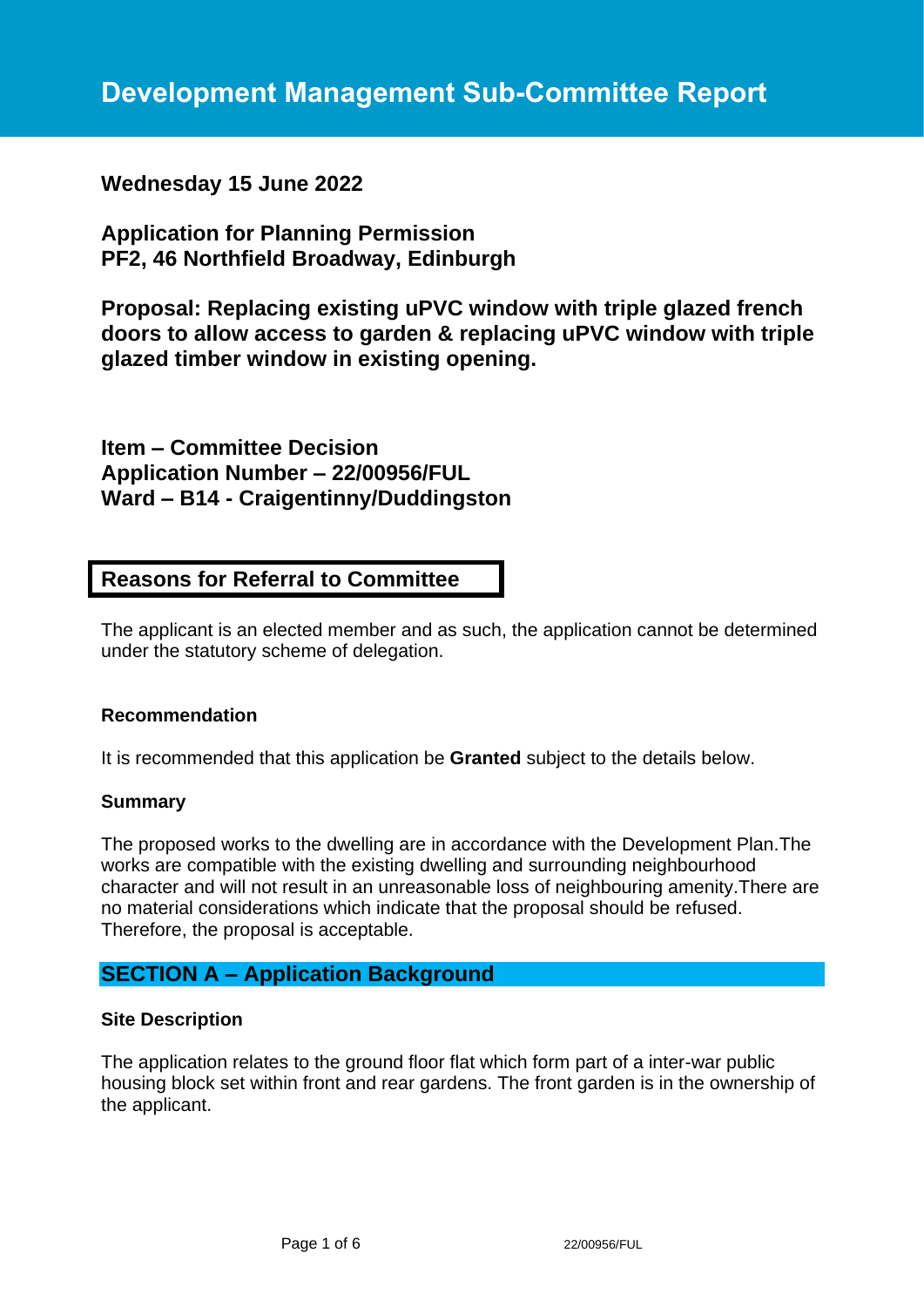### **Description Of The Proposal**

On the front elevation, the works involve the removal of the existing double uPVC window and replacement with timber triple glazed french doors. A single uPVC window is to be replaced with a timber window.

#### **Relevant Site History**

No relevant site history.

#### **Other Relevant Site History**

No other relevant site history.

#### **Pre-Application process**

There is no pre-application process history.

#### **Consultation Engagement**

No consultations undertaken.

#### **Publicity and Public Engagement**

**Date of Neighbour Notification:** 7 March 2022 **Date of Renotification of Neighbour Notification:** Not Applicable **Press Publication Date(s):** Not Applicable; **Site Notices Date(s):** Not Applicable; **Number of Contributors: 0**

### **Section B - Assessment**

#### **Determining Issues**

This report will consider the proposed development under Sections 25 and 37 of the Town and Country Planning (Scotland) Act 1997 (the 1997 Act):

Do the proposals comply with the development plan?

If the proposals do comply with the development plan, are there any compelling material considerations for not approving them?

If the proposals do not comply with the development plan, are there any compelling material considerations for approving them?

In the assessment of material considerations this report will consider:

- − the Scottish Planning Policy presumption in favour of sustainable development, which is a significant material consideration due to the development plan being over 5 years old;
- − equalities and human rights;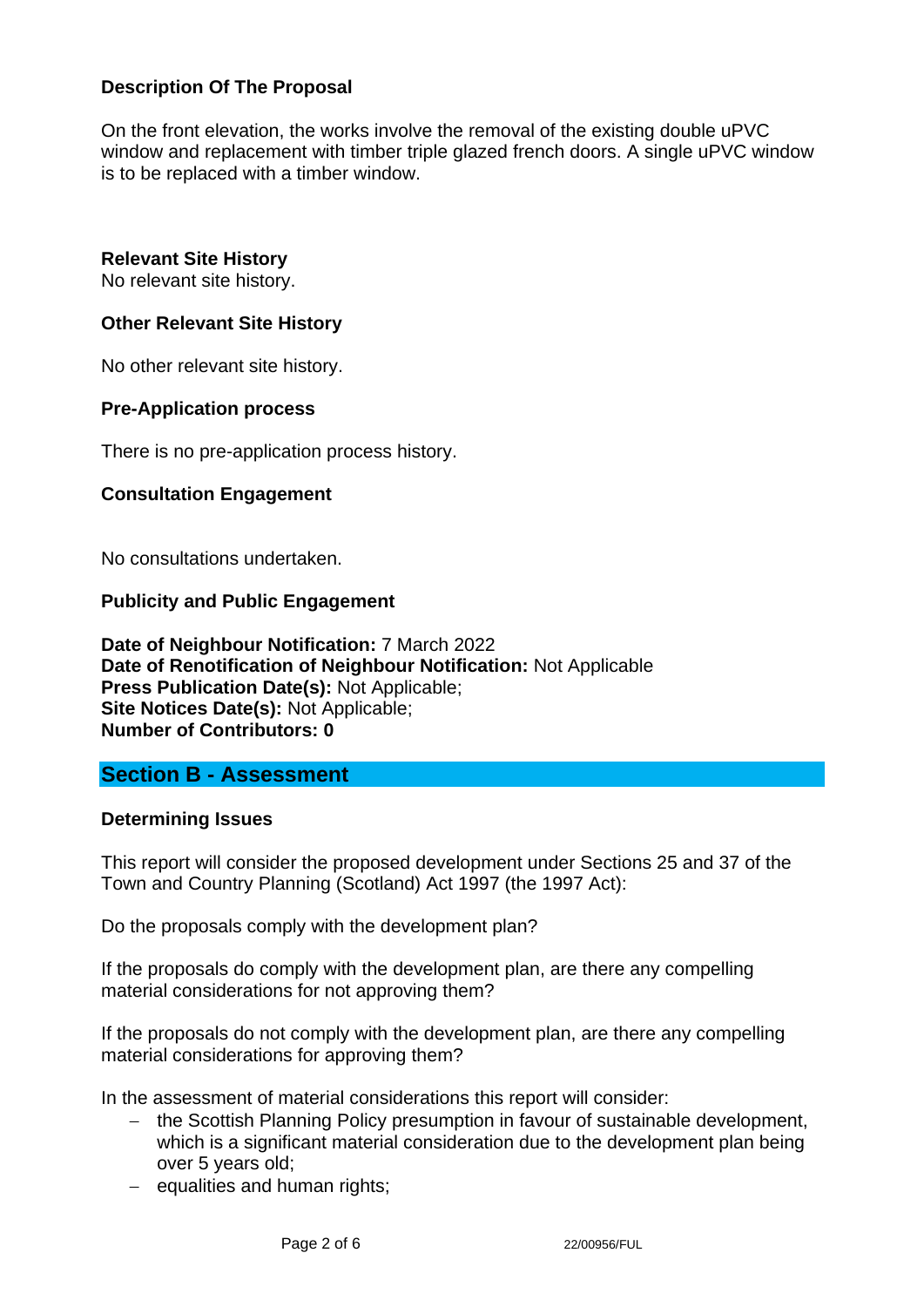- − public representations and
- − any other identified material considerations.

### **Assessment**

To address these determining issues, it needs to be considered whether:

### **a) The proposals comply with the development plan?**

The Development Plan comprises the Strategic and Local Development Plans. The relevant Edinburgh Local Development Plan 2016 (LDP) policies to be considered are:

− LDP Design policies Des 12.

The non-statutory Householder Guidance is a material consideration that is relevant when considering policy Des 12.

#### Scale, form, design and neighbourhood character

Whilst the proposals will involve the alteration of the front elevation by replacing the existing window with french doors, it is considered that this is a minor alteration which will have a limited impact on the character of the property and the wider area. The proposals are of an acceptable scale, form and design and are compatible with the existing dwelling and the surrounding area.

#### Neighbouring Amenity

With respect to privacy, overshadowing and loss of daylight or sunlight, the proposals have been assessed against requirements set out in the non-statutory 'Guidance for Householders'. The proposals will not result in any unreasonable loss to neighbouring amenity.

#### **Conclusion in relation to the Development Plan**

The proposals are compatible with both the existing building and neighbourhood character and do not result in an unreasonable loss of neighbouring amenity. Therefore, the proposals comply LDP policy Des 12 and the overall objectives of the Development Plan.

#### **b) There are any other material considerations which must be addressed?**

The following material planning considerations have been identified:

#### SPP - Sustainable development

Scottish Planning Policy (SPP) is a significant material consideration due to the LDP being over 5 years old. Paragraph 28 of SPP gives a presumption in favour of development which contributes to sustainable development. Paragraph 29 outlines the thirteen principles which should guide the assessment of sustainable development.

The proposal complies with Paragraph 29 of SPP.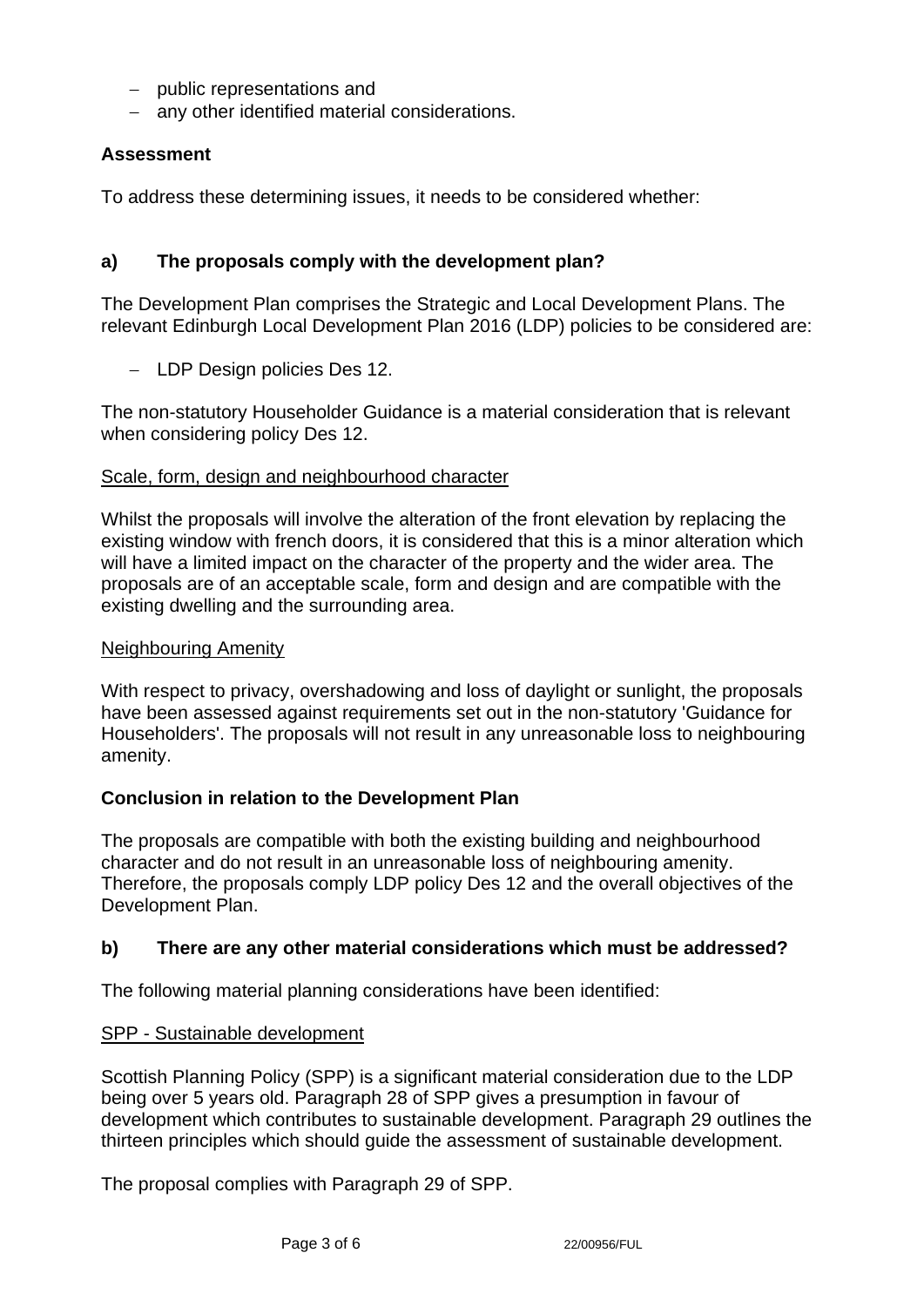#### Emerging policy context

The Draft National Planning Framework 4 is being consulted on at present and has not been adopted. As such, little weight can be attached to it as a material consideration in the determination of this application.

While City Plan 2030 represents the settled will of the Council, it has not yet been submitted to Scottish Ministers for examination. As such, little weight can be attached to it as a material consideration in the determination of this application.

#### Equalities and human rights

Due regard has been given to section 149 of the Equalities Act 2010. No impacts have been identified.

Consideration has been given to human rights. No impacts have been identified through the assessment and no comments have been received in relation to human rights.

#### Public representations

No comments have been received.

#### **Conclusion in relation to identified material considerations**

The proposals do not raise any issues in relation to other material considerations identified.

#### **Overall conclusion**

The proposed works to the dwelling are in accordance with the Development Plan. The works are compatible with the existing dwelling and surrounding neighbourhood character and will not result in an unreasonable loss of neighbouring amenity. There are no material considerations which indicate that the proposal should be refused. Therefore, the proposal is acceptable.

### **Section C - Conditions/Reasons/Informatives**

The recommendation is subject to the following;

#### **Conditions**:-

1. No conditions are attached to this consent.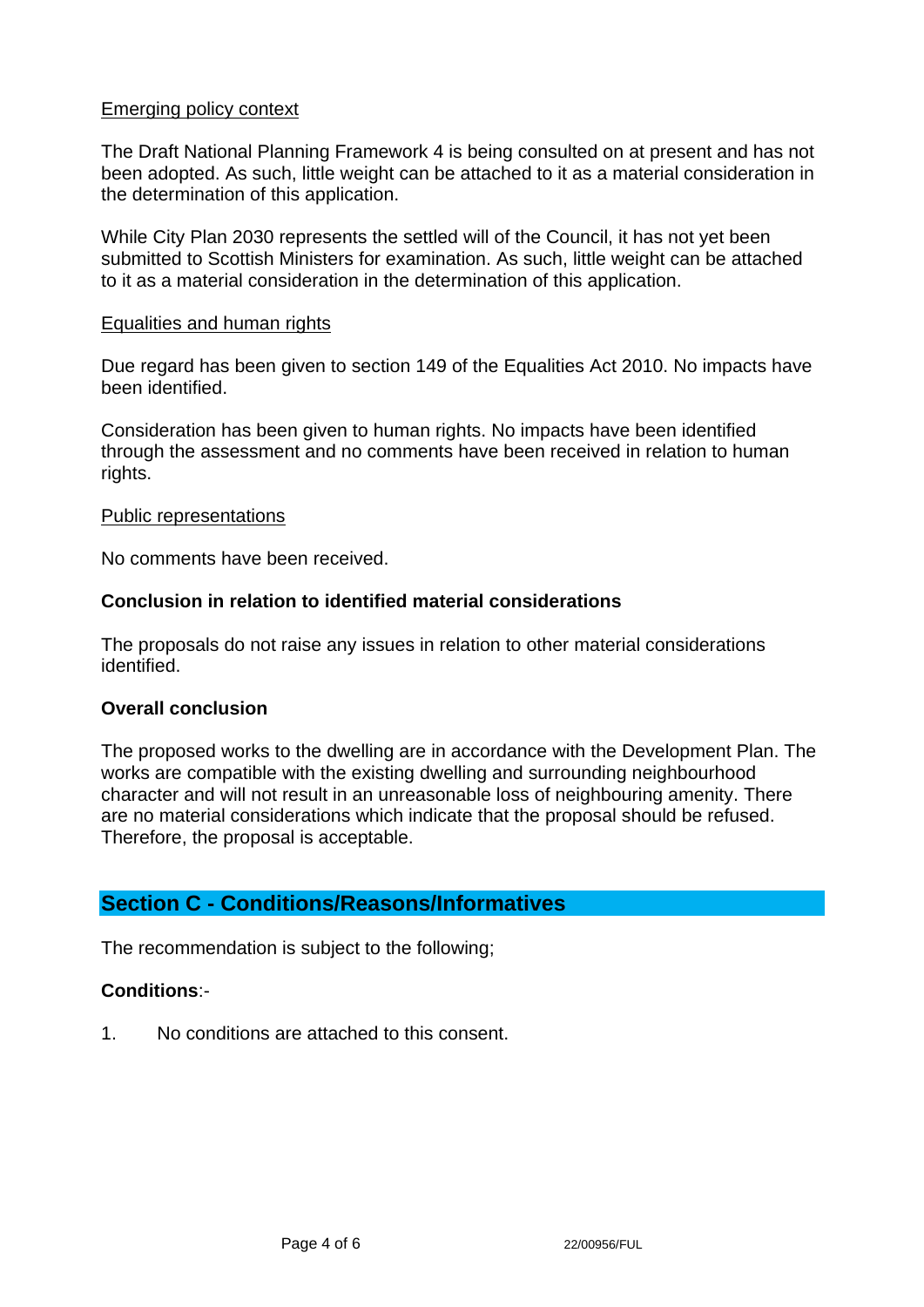### **Informatives**

It should be noted that:

- 1. The development hereby permitted shall be commenced no later than the expiration of three years from the date of this consent.
- 2. No development shall take place on the site until a 'Notice of Initiation of Development' has been submitted to the Council stating the intended date on which the development is to commence. Failure to do so constitutes a breach of planning control, under Section 123(1) of the Town and Country Planning (Scotland) Act 1997.
- 3. As soon as practicable upon the completion of the development of the site, as authorised in the associated grant of permission, a 'Notice of Completion of Development' must be given, in writing to the Council.

### **Background Reading/External References**

To view details of the application go to the Planning Portal

**Further Information -** [Local Development Plan](https://www.edinburgh.gov.uk/local-development-plan-guidance-1/edinburgh-local-development-plan/1)

**Date Registered: 28 February 2022**

**Drawing Numbers/Scheme**

01-05

Scheme 1

**David Givan Chief Planning Officer PLACE The City of Edinburgh Council**

Contact: Anna Grant, Team Manager E-mail:anna.grant@edinburgh.gov.uk